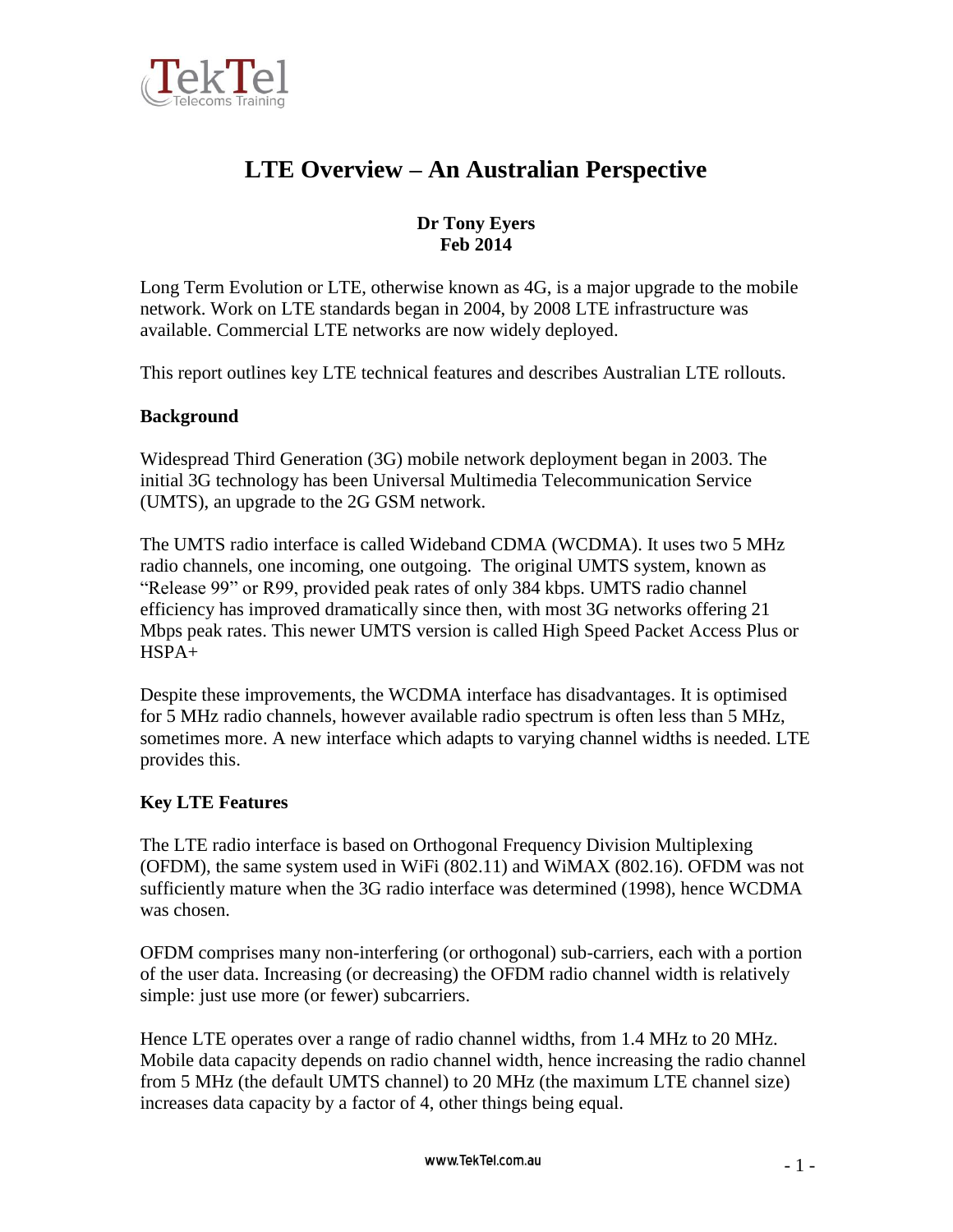

Also, LTE operates over single radio channels. This technique, known as Time Division Duplex (TDD) alternates uplink and downlink transmissions over a single channel. This greatly increases greenfield LTE deployment possibilities, as many potential operators have access to a single frequency band only (e.g. 3.5 MHz). Single channel LTE is known as TD-LTE.

LTE was initially specified to support a minimum 100 Mbps peak rate downlink and 50 Mbps uplink for a 20 MHz radio channel. Actual LTE rates have exceeded this, with LTE trials achieving peak rates exceeding 250 Mbps for 20 MHz channels.

LTE also introduces a new core network architecture, the combined LTE radio interface and core network known as "System Architecture Evolution" or SAE. A key feature is that LTE is "all IP", unlike 3G UMTS, which separates IP data traffic and circuit switched voice traffic.

LTE voice calls will eventually operate over this IP interface. However, in the first instance LTE is likely to be used for high speed mobile data services, with existing 3G (and GSM) networks providing voice services.

## **Australian LTE Rollouts and Trials**

In recent years Telstra has been an early mover with new mobile technologies. In February 2009 Telstra released the world's first 21 Mbps HSPA+ service, in 2010 Telstra was one of the first carriers to release dual carrier HSPA+ services.

In September 2011 Telstra launched an 1800 MHz band LTE service in all capital cities and some regional areas. By the end of 2013, the Telstra LTE network covered around 85% of the population.

Optus launched its LTE service in Newcastle in April 2012, with capital city coverage available through 2013. Optus also has 98 MHz in the 2.3 GHz band in capital cities, a band previously used by Vivid Wireless. In April 2013 Optus launched a 2.3 GHz TD-LTE service in Canberra, since expanded to other capital cities. The Optus 2.3 GHz TD-LTE service is called "4G plus".

VHA launched an 1800 MHz band LTE service in mid 2013, based on a 20 MHz channel.

NBN-Co is rolling out a 2.3 GHz band TD-LTE broadband service in regional areas.